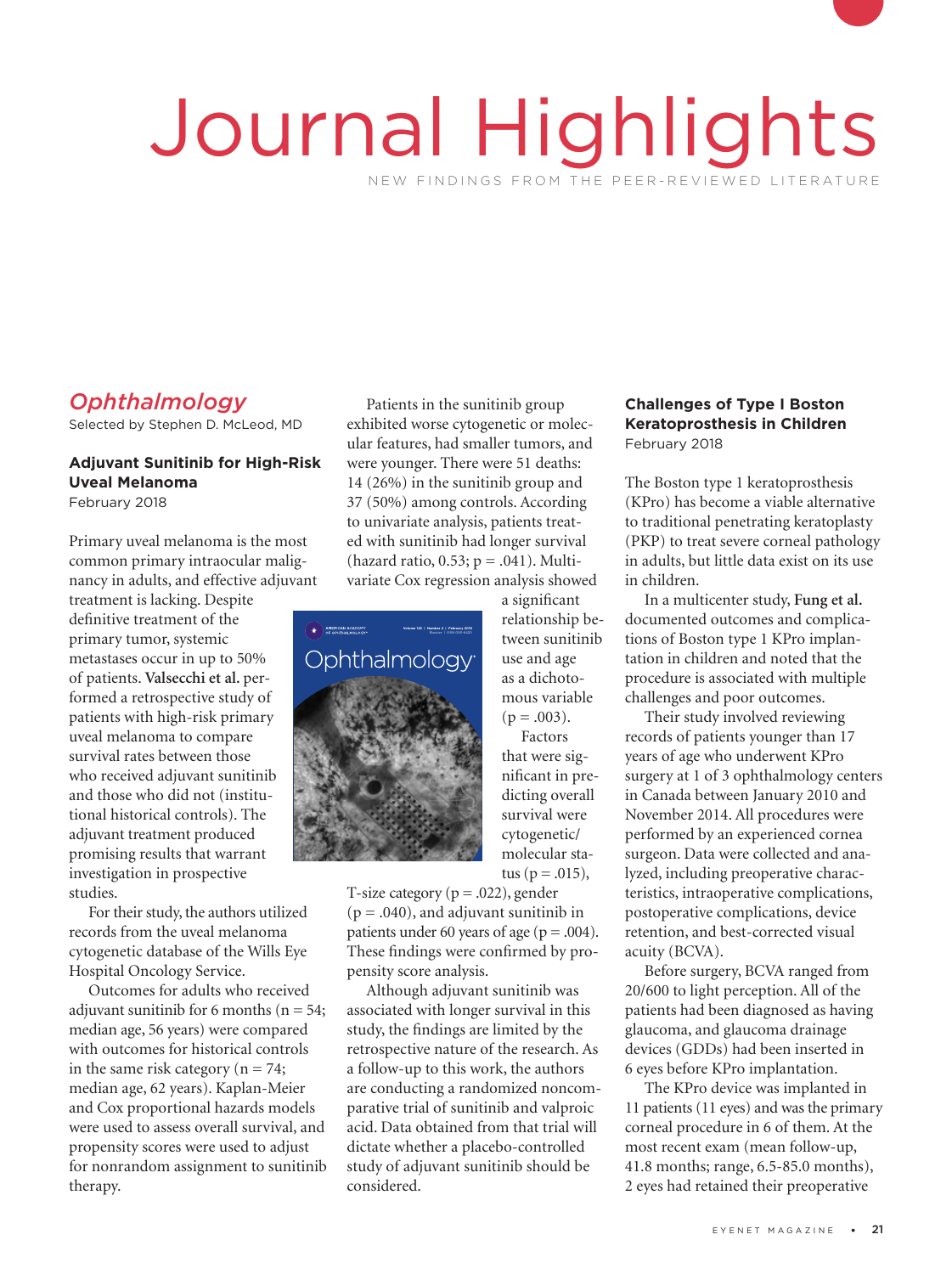

BCVA, and 5 eyes lost light perception. Postoperative complications included retroprosthetic membrane (9 eyes), corneal melt (5 eyes), retinal detachment (5 eyes), infectious keratitis (3 eyes), endophthalmitis (3 eyes), and GDD erosion (2 eyes). The initial KPro device was retained in only 4 eyes (36.4%).

This study shows that KPro surgery in children is a major undertaking that can produce permanent and irreversible changes to ocular anatomic features. The authors do not advocate using it in the pediatric population, and all 3 centers involved in this study have stopped offering KPro surgery for children with corneal opacification.

Because the distance between the lens and cornea is short in children, the procedure routinely requires lensectomy and anterior vitrectomy and may warrant subtotal iridectomy and GDDs. Therefore, KPro implantation could subject children to lifelong follow-up, long-term use of topical antibiotics, and perpetual risk of sight-threatening complications.

#### **Intravitreal Bevacizumab or Laser for ROP: 4-Year Outcomes** February 2018

As the survival rate for infants with very low birth weight has increased, so have concerns about improving long-term outcomes for retinopathy of prematurity (ROP). Laser ablation is still the standard of care for ROP, but anti–vascular endothelial growth factor (VEGF) drugs, including intravitreal bevacizumab, have generated interest. To compare long-term outcomes of ROP treatment, **Lepore et al.** conducted a follow-up study of infants born prematurely with type 1, zone 1 disease who had received bevacizumab or undergone laser photoablation. They found that serious ocular effects were more likely to remain in bevacizumabtreated eyes.

The authors' randomized trial was conducted at Catholic University in Rome from September 2009 through March 2012. Twenty-one infants (42 eyes) received laser photoablation of the peripheral avascular retina in 1 eye and an injection of bevacizumab 0.5 mg in the other. Fluorescein angiography (FA) was performed before and 9 months after treatment. At an average of 4 years after treatment, additional digital retinal and FA images were obtained. Two ROP experts assessed images of 20 eyes in the bevacizumab group and 19 in the laser group for retinal and choroidal features.

At 4 years of age, abnormalities persisted in many bevacizumab-treated eyes, including vessel leakage (13 of 19 eyes), abnormal vessel branching (17 of 20 eyes), vascular tangles (15 of 18 eyes), and shunts (17 of 18 eyes). The authors attributed these problems to ongoing circulation issues. In contrast, fewer laser-treated eyes showed vessel leakage (1 of 18 eyes), abnormal shunts (2 of 19 eyes), or tangles (1 of 18 eyes). No branching abnormalities were observed in this group.

Moreover, at the posterior pole, hyperfluorescent lesions persisted in 55% of bevacizumab-treated eyes and 16% of laser-treated eyes.

The authors noted that many of these outcomes are "worrisome," but they emphasized the importance of FA in identifying unresolved abnormalities. Modalities such as FA and optical coherence tomography could become instrumental in selecting eyes for treatment and determining the timing of interventions. The authors urged clinicians to consider systemic

as well as ocular health in their efforts to optimize treatment for infants with serious ROP.

*—Summaries by Lynda Seminara*

## *Ophthalmology Retina*

Selected by Andrew P. Schachat, MD

#### **Serum VEGF Levels and Anti-VEGF Drugs: Results From IVAN** February 2018

**Rogers et al.** set out to evaluate the potential impact of serum vascular endothelial growth factor (sVEGF) in patients who have neovascular agerelated macular degeneration (AMD) and received intravitreal injections of anti-VEGF drugs. In addition, they sought to determine whether there were any associations between sVEGF levels and systemic serious adverse events (SSAEs), notably those of an arteriothrombotic or immunologically mediated nature.

The researchers found that patients who received bevacizumab experienced a greater decrease in sVEGF than did those who received ranibizumab but that this difference was eliminated when treatment ceased for  $\geq 3$  months. In addition, they found that higher sVEGF levels increased the likelihood that a patient would experience an arteriothrombotic SSAE, while bevacizumab was more likely to raise the risk of an immunologically mediated SSAE.

> For this study, the researchers performed an exploratory analysis of data from the IVAN trial, which was conducted in the United Kingdom.

IVAN (Inhibit VEGF in Age-related choroidal Neovascularization) enrolled 610 patients with wet AMD, who were randomized to receive either bevacizumab or ranibizumab. At month 3, after receiving 3 treatments, they were further randomized to either continuous (monthly) dosing or discontinuous treatment (given on an as-needed basis, with those who restarted treatment



*ROP. Color fundus (1A) and FA (1B) 9 months after bevacizumab injection, with an area of retinal capillary hypoperfusion evident (white circle). Four years later, significant pigmentary abnormalities are evident at the posterior pole (1C), as is a persistent lesion on FA (1D, white circle).*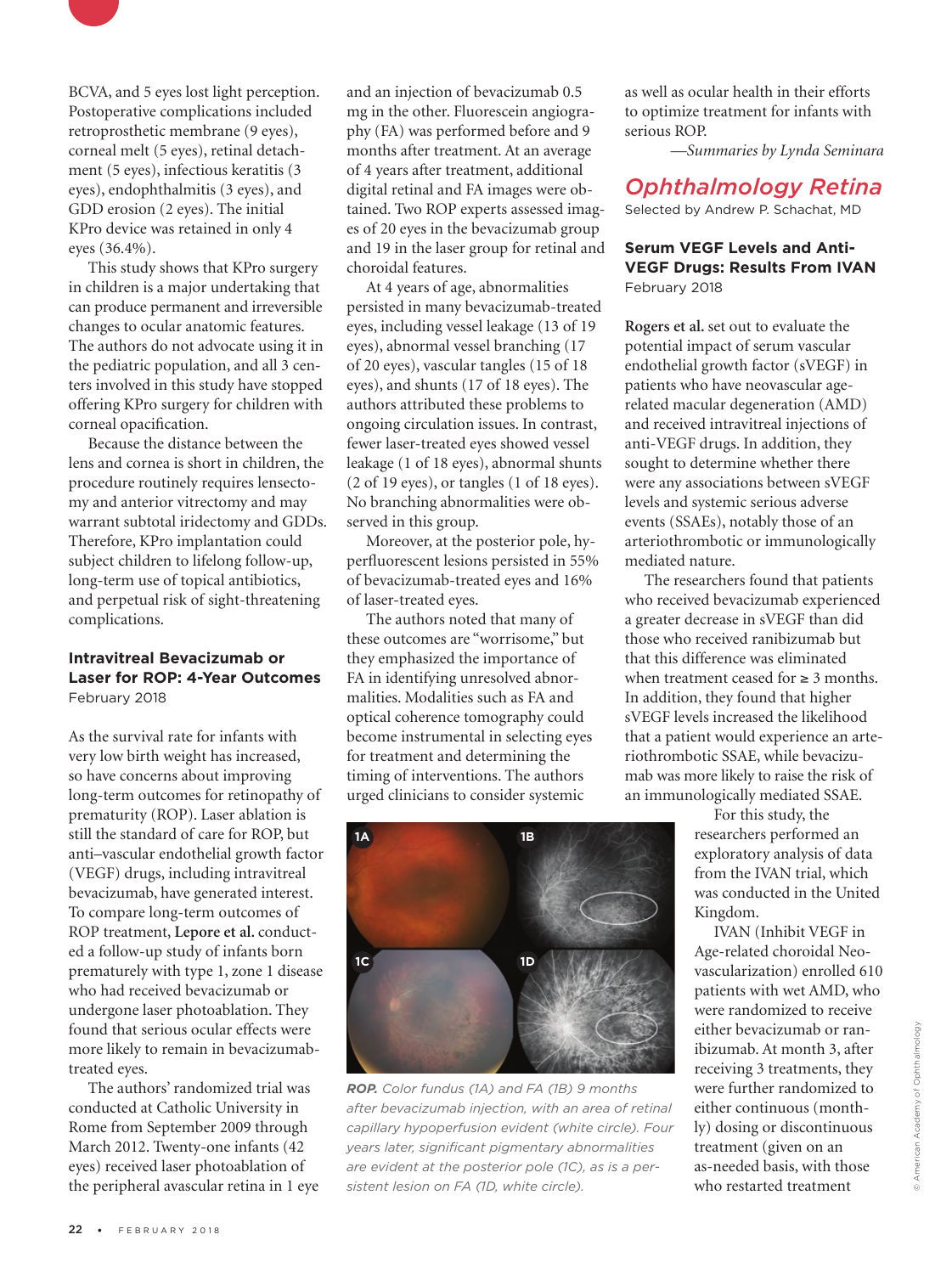mandated to receive 3 consecutive monthly injections). Follow-up extended to 2 years.

Average sVEGF levels were higher in women than in men and in participants who had a history of deep vein thrombosis or pulmonary embolism—and lower in those with a history of myocardial infarction or stroke (including transient ischemic attacks). They did not differ at baseline by age, smoking status, history of heart failure, or diabetes.

On average, sVEGF decreased from a geometric mean of 169 picograms (pg)/mL at baseline to 64 pg/mL at month 24. The decrease was greater in those who received bevacizumab and was apparent by month 1. However, at months 12 and 24, sVEGF levels were similar for the 2 drugs for patients who were 3 months out from treatment.

With regard to SSAEs, 161 of the patients experienced at least 1 SSAE during the trial. Of these, 53 had an arteriothrombotic event and 23 had an immunologically mediated event, and the risk of the latter was higher in those who received bevacizumab. The authors noted that this finding needs to be evaluated in future studies.

*—Summary by Jean Shaw* 

## *American Journal of Ophthalmology*

Selected by Richard K. Parrish II, MD

## **Phenotype of Uveitis in Children With Psoriatic Arthritis or Psoriasis**

February 2018

**Salek et al.** pooled the experience of 2 university-based referral centers to begin characterizing the uveitis associated with juvenile psoriatic arthritis and psoriasis. Findings of their study suggest that early-onset juvenile psoriatic arthritis may be a distinct condition, one that is especially severe when it starts before the child is 7 years old.

Study data were collected from Oregon Health & Science University in Portland and the University of Bristol in England. Overall, 6 children were identified (4 boys, 2 girls). Of these, 5 had uveitis and psoriatic arthritis, and

1 had uveitis plus psoriasis. Medical records were reviewed for demographics, descriptions of ocular and joint diseases, medical treatments administered, and complications.

The mean age at presentation was 5.7 years (range, 2-12 years). In 5 of the 6 patients, the disease began before 6 years of age. The uveitis was bilateral in 4 patients. Three patients had anterior uveitis only, and 3 had combined anterior and intermediate uveitis. The response to topical corticosteroids was inadequate in all 6 children. Despite the use of systemic corticosteroids for many months in most of the children, all 6 eventually required methotrexate. Inadequate response to methotrexate resulted in treatment with 1 or more biologic agents in every patient. Five patients underwent at least 1 ophthalmic surgery (e.g., vitrectomy, cataract extraction, glaucoma control).

Although the sample size was small, results indicate that children with psoriasis or psoriatic arthritis occurring by age 6 are at risk for bilateral, chronic, severe uveitis that could warrant biologic therapy as well as surgery.

The differential diagnosis of arthritis associated with psoriasis is extensive. It includes ankylosing spondylitis, reactive arthritis, inflammatory bowel disease, Behçet disease, Kawasaki disease, and sarcoidosis. The authors suggest that early-onset juvenile psoriatic arthritis be added to this list as an entity distinct from other types of psoriatic arthritis.

#### **Scleral Lenses Reduce the Need for Corneal Transplant in Severe Keratoconus** February 2018

**Koppen et al.** looked at success and failure rates of scleral lens correction for severe keratoconus to determine whether this treatment could be a viable alternative to corneal transplantation. Their research showed that these lenses may spare many patients from the surgery.

The authors' retrospective case series included patients with severe keratoconus (maximal keratometry [Kmax] value  $\geq$  70 D) who attended the kera-

toconus clinic at Antwerp University Hospital in Belgium during a 5-year period. Excluded from participation were patients with amblyopia, mental disability, or any concomitant ocular disease that could limit visual potential.

Scleral lens fitting was proposed for 75 eyes; Kmax ranged from 70 to 130 D (mean, 81.70 D). Eight of these eyes underwent corneal transplantation, which was required because of lens intolerance, insufficient visual acuity with the lenses, or problems handling the lenses.

All told, scleral contact lenses were prescribed for 51 of the 75 eyes. The mean gain in visual acuity (scleral lens vs. spectacle-corrected visual acuity) was  $0.54 \pm 0.18$  (decimal fraction, Snellen chart). Seven eyes were lost to follow-up, and lens wear was abandoned in 4 eyes because of the patient's inability to handle the lens. At the most recent follow-up visit, the lens was being worn in 40 eyes (mean follow-up time, 30.15 months).

In summary, 40 (78%) of 51 eyes with severe keratoconus that otherwise would have undergone corneal transplantation were treated successfully with long-term wear of scleral contact lenses.

The authors acknowledge that their keratoconus management strategy, which is focused on specialty contact lenses, may differ from that of other experts. Most importantly, patients should be educated on all treatment options, and the chosen approach should address the unique needs of each person.

*—Summaries by Lynda Seminara* 

## *JAMA Ophthalmology*

Selected by Neil M. Bressler, MD, and Deputy Editors

#### **Does the Presence of Trainees Have an Effect on the Duration of Patient Appointments?** January 2018

In the current climate of electronic health records (EHR) and value-based reimbursement models, there is constant pressure to improve clinical efficiency. This can be especially challenging for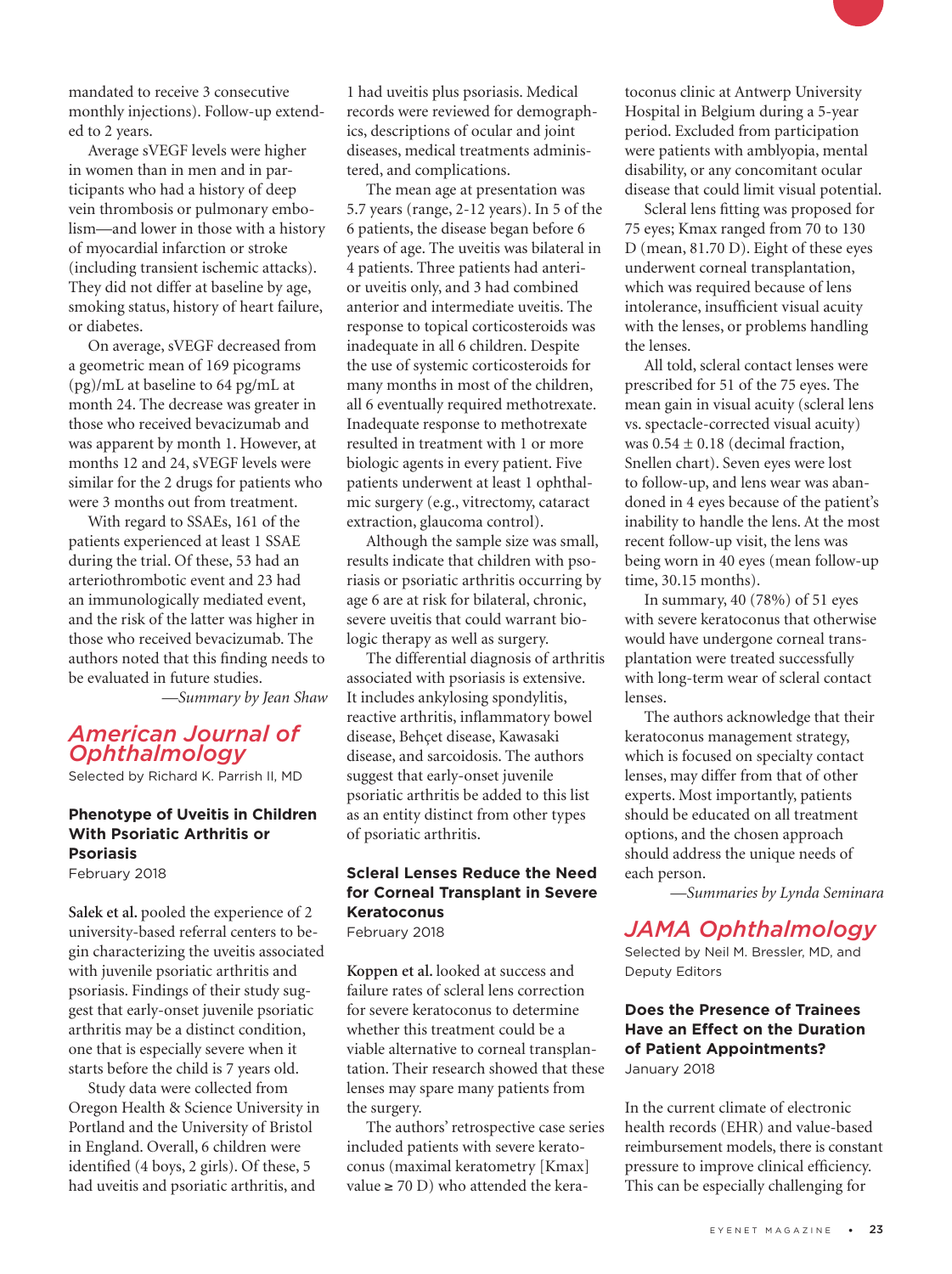

academic medical centers, where trainees must be educated during the delivery of care. **Goldstein et al.** conducted research at an outpatient ophthalmology clinic and found that the presence of trainees correlated with lengthier appointments.

The single-center cohort study was performed at Oregon Health & Science University in Portland and included 49,448 patient appointments, 33 attending physicians, and 40 trainees. The trainees were residents or clinical fellows in ophthalmology. EHR audit logs were reviewed for time frames of clinical sessions, duration of patient appointments (determined from time stamps), and the presence/absence of a trainee during an appointment or a clinic session. Linear mixed models were devised to address variability among clinicians and patients.

During clinic sessions, patient appointments that involved a trainee were significantly longer than were those without a trainee (mean, 105.0 vs. 80.3 minutes).

Appointments with residents and fellows were 32% and 30% longer, respectively, than appointments without trainees. Presence of a trainee resulted in longer mean appointment times for 29 of the 33 attending physicians, shorter appointment times for 3 physicians, and no change for 1 physician. For all billing levels, trainee presence correlated with longer mean appointment times.

Although the authors acknowledged that study-design limitations can affect data interpretation, their findings highlight the challenge of maintaining efficiency in academic medical centers and raise questions about the suitability of current reimbursement models. The authors hope their work will inspire further research on medical education and clinical workflow, including ways to maximize learning, clinical efficiency, and care quality. They also encourage policy-making discussions of optimal methods to evaluate and reimburse physicians who practice in academic medical centers. *(Also see related commentary by Jennifer L. Lindsey, MD, and Paul Sternberg Jr., MD, in the same issue.)*

#### **Cataract Surgery Reduces Cause-Specific Mortality for Older Women**

January 2018

Cataract surgery has been shown to correlate with lower risk of all-cause mortality, potentially because of improved health status and functional independence; however, the association between cataract surgery and cause-specific mortality had not been investigated. To this end, **Tseng et al.**  aimed to determine the relationship between cataract surgery and total and cause-specific mortality in older women. Results of their study indicate that this surgery may lower the mortality risk associated with systemic illnesses.

The study included nationwide data of the Women's Health Initiative (WHI), from July 2014 through September 2017, for women  $\geq 65$  years of age who had cataract. Cataract surgery was determined by Medicare claim codes. Outcomes of interest were all-cause mortality and mortality attributed to cancer, vascular, accidental, neurologic, pulmonary, and infectious causes.

The log-rank test and Cox regression models were used to compare mortality data for patients who did and did not undergo cataract surgery, with adjustments made for demographics, smoking status, alcohol use, body mass index, physical activity, and systemic and ocular comorbidities.

Of the 74,044 women with cataract (mean age, 70.5 years), 41,735 underwent cataract surgery. The crude incidence of all-cause mortality was 1.52 per 100 person-years in the cataract surgery group and 2.56 per 100 person-years in the cataract diagnosis group. Covariate-adjusted Cox models showed a link between cataract surgery and reduced all-cause mortality (adjusted hazards ratio [AHR], 0.40) and between cataract surgery and mortality related to cancer (AHR, 0.31), vascular (AHR, 0.42), accidental (AHR, 0.44), neurologic (AHR, 0.43), pulmonary (AHR, 0.63), and infectious (AHR, 0.44) diseases.

It is unclear whether the favorable associations relate directly to cataract surgery. Patients who underwent the surgery had a much lower mortality rate, despite their overall sicker systemic profile. The authors hypothesize that the mechanism of association is multifactorial and can vary by systemic condition. Whether a patient receives cataract surgery depends on demographic, socioeconomic, and other factors, which warrant exploration. Further study of the relationship between cataract surgery, systemic disease, and disease-related mortality may improve patient care and overall health outcomes. *(Also see related commentary by Justine R. Smith, FRANZCO, PhD, in the same issue.)*

#### **Trial of Dexamethasone Plus Ranibizumab for Persistent DME** January 2018

Although anti–vascular endothelial growth factor (anti-VEGF) therapy is often effective for diabetic macular edema (DME), some patients experience persistent edema and decreased visual acuity despite monthly injection. In a phase 2 randomized clinical trial, **Maturi et al.** added dexamethasone (known to reduce retinal thickening) to ongoing ranibizumab treatment to see if visual outcomes could be improved for patients with persistent DME. After 24 weeks of treatment, visual acuity was no better for patients on combination therapy than for those on ranibizumab alone.

The trial was conducted at 40 U.S. sites between February 2014 and December 2016. Adults who had DME despite ≥ 3 anti-VEGF injections in the previous 20 weeks received 3 additional ranibizumab injections during a 12-week run-in phase. Their visual acuity ranged from 20/32 to 20/320. Eligible patients with persistent DME continued ranibizumab injections and were assigned randomly to receive 700 µg of dexamethasone (combination group) or sham treatment (ranibizumab group). Treatments were administered as often as every 4 weeks, with the schedule based on a structured protocol. The main outcome measure was change in visual acuity letter score from randomization to week 24.